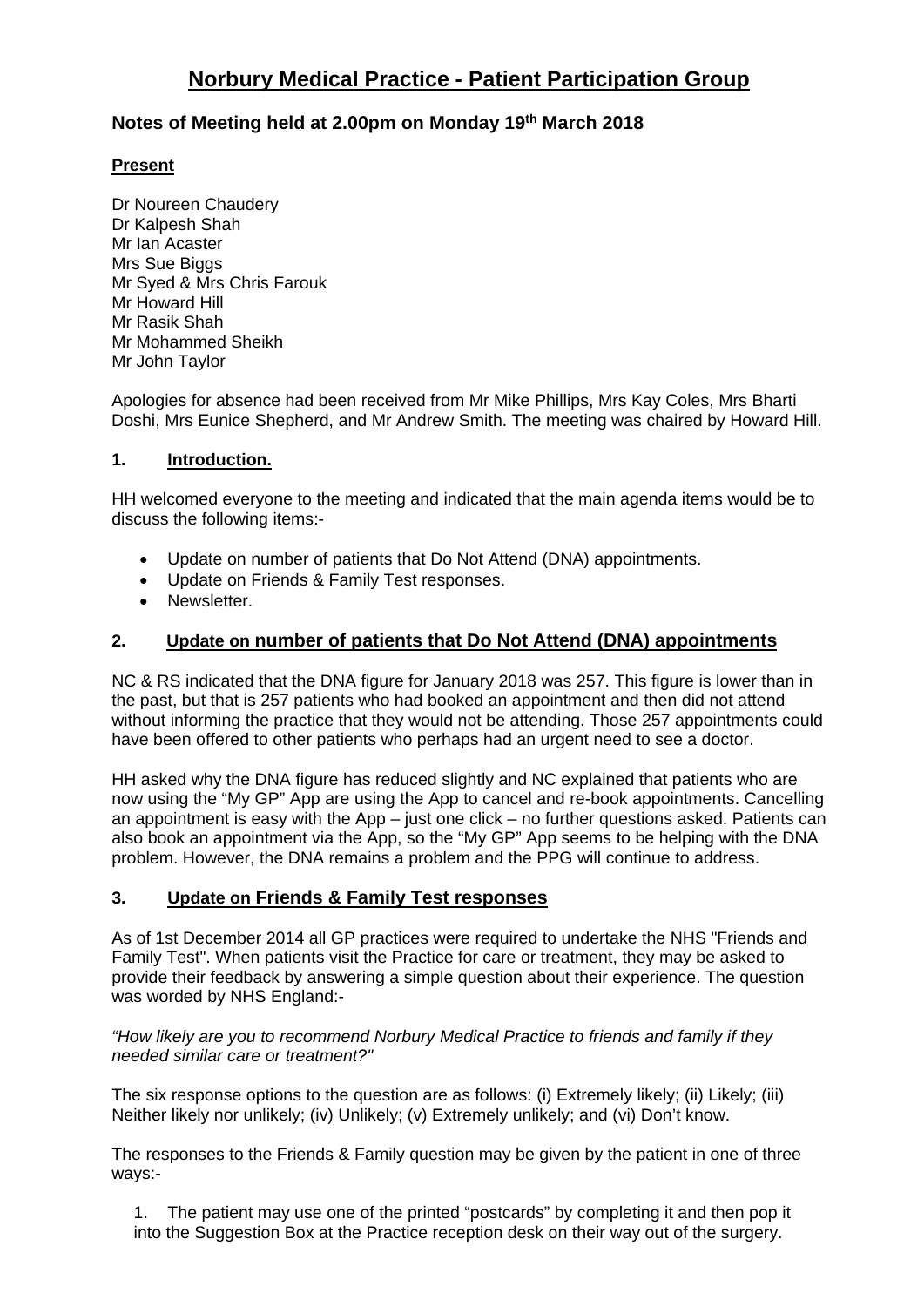However, the number of responses from the "postcard" method was low and the Practice now encourages responses by other methods.

2. The patient may submit an on-line response by clicking on the "link" on the first page of the Practice website. <https://www.norburymedicalpractice.co.uk/>

3. If the patient has given their mobile number to the Practice, they may receive a text message inviting them to send their feedback, although not all patients respond.

RS provided the Friends & Family details for January 2018. A total of 5607 patients were seen and there were 674 App Users from which 105 responded to a text message.

The responses to the 6 options in January 2018 were:-

45 Extremely Likely 40 Likely 7 Neither Likely or Unlikely 7 Unlikely 6 Extremely Unlikely

#### **4. PPG Newsletter**

The Newsletter is prepared on a regular basis to inform the patient population of issues which the PPG decides need to be circulated. The Newsletter is normally issued by email to all those patients for whom the Practice has an email address.

In addition, hard copies are placed in the waiting room for those patients to take who are attending the Practice. The next Newsletter is most likely due in June 2018 and the next PPG meeting will discuss the articles to be included.

#### **5. Any Other Business**

NC indicated that the NHS is suggesting that surgery time be extended for cover from 08.00 until 20.00. Unfortunately, funding provided does not allow for this coverage. At present, the GP Hubs are all in the South of the Borough:-

Central Croydon East Croydon Medical Centre, 59 Addiscombe Road, CR0 6SD Purley Purley War Memorial Hospital, 856 Brighton Road, CR8 2YL Parkway Parkway Health Centre, Parkway, New Addington, CR0 0JA

There are no Hubs in the North of the Borough as yet. However, it has been proposed to set up a facility at Brigstock Family Practice, although it is not yet in service. The facility will be open and shared with 17 other Practices. It will be for routine appointments only. No walk in or urgent care cases. This is to provide routine same day appointments, outside normal practice hours. Computer systems will be linked. Patients will continue to be registered at their normal Practice. See attached for further information.

#### **6. Date of Next Meeting**

We normally meet on the third Monday of the month, to avoid the Practice meetings and it was agreed that we should convene the next PPG meeting on the third Monday in May 2018 – **Monday 21st May 2018 starting at 2.00 pm.**

Michael J Phillips Chairman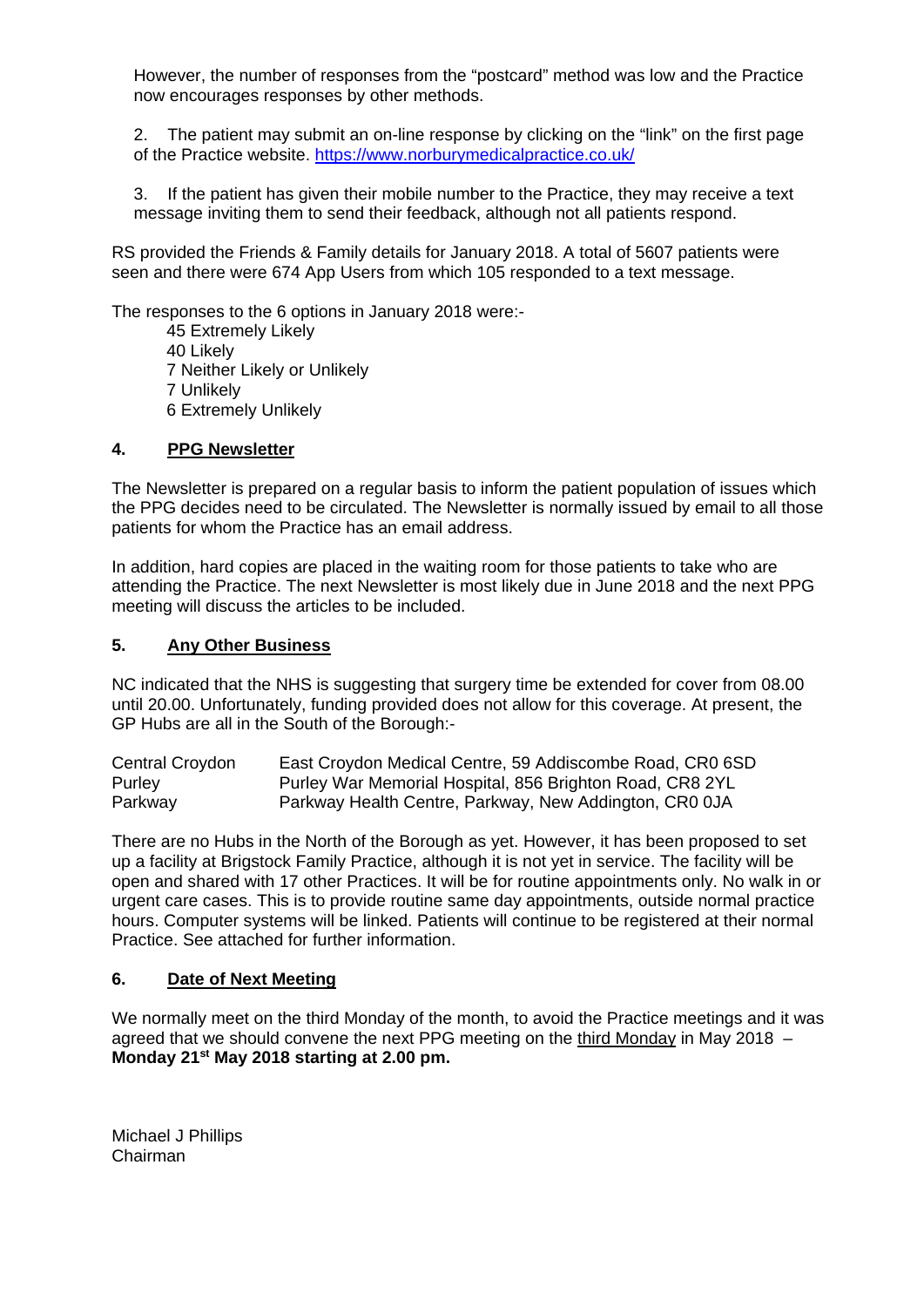

Do you require evening or Saturday appointments with a GP or Nurse?



In order to improve patient access, a new service has been set up by the Croydon GP Collaborative (CGPC) which gives greater flexibility to patients who are registered with the following Practices:

| <b>Auckland Surgery</b>                   | <b>Brigstock Family Practice</b>  | Brigstock & South Norwood<br><b>Medical Partnership</b> |
|-------------------------------------------|-----------------------------------|---------------------------------------------------------|
| <b>Broughton Corner Medical</b><br>Centre | <b>Eversley Medical Centre</b>    | <b>Fairview Medical Centre</b>                          |
| Leander Family Practice                   | London Road Medical<br>Practice   | Mersham Medical Centre                                  |
| <b>Norbury Medical Practice</b>           | North Croydon Medical<br>Practice | Parchmore Medical Practice                              |
| South Norwood Hill Medical<br>Centre      | South Norwood Medical<br>Practice | <b>Thornton Heath Medical</b><br>Centre                 |
| <b>Thornton Road Surgery</b>              | <b>Upper Norwood Group</b>        | <b>Valley Park Surgery</b>                              |

This service will be run from Brigstock Family Practice and will provide patients additional routine and same day appointments outside their normal Practice's opening hours. Please note: - Patients will continue to be registered at their normal GP Practice as this does not alter their registration.